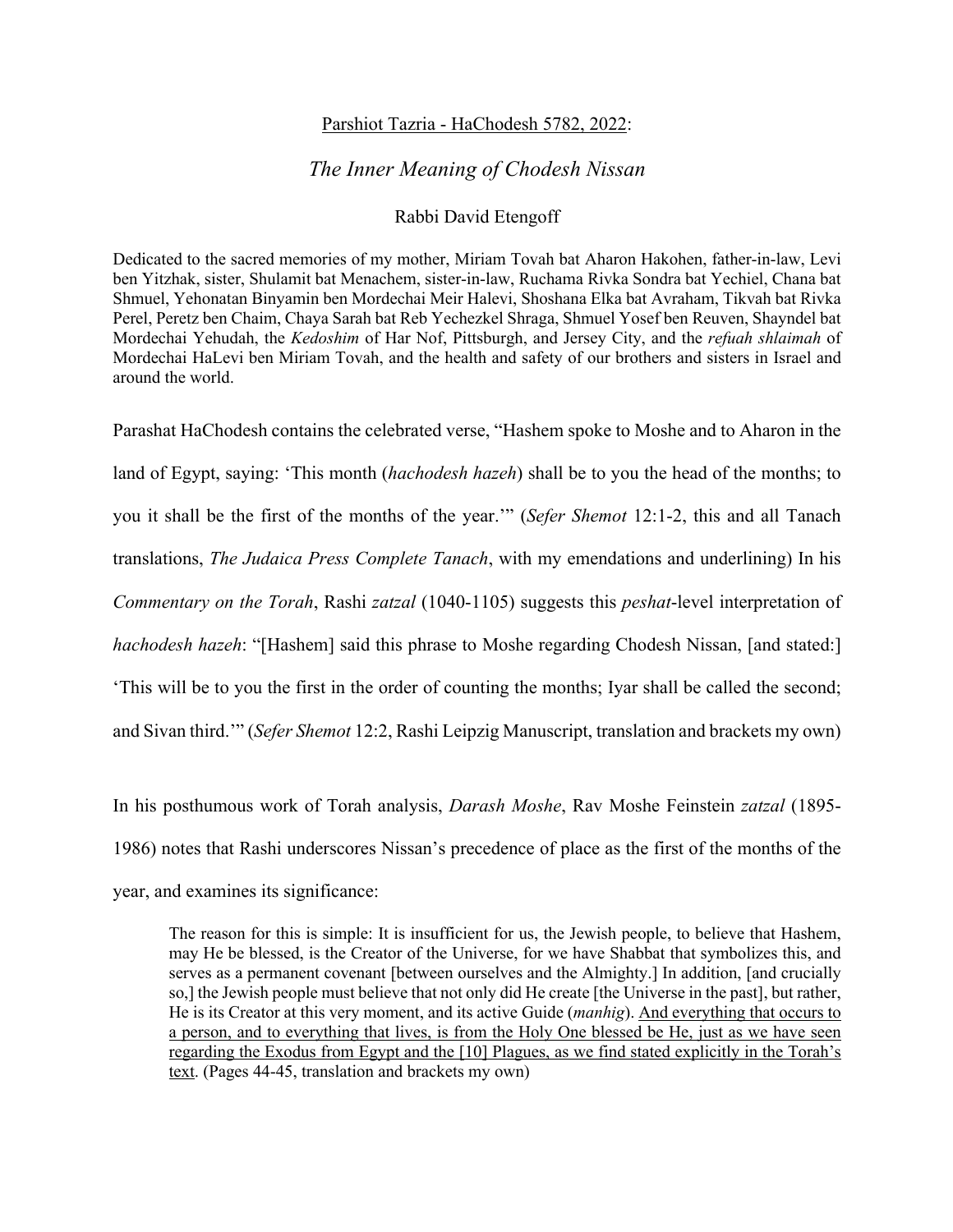For Rav Moshe, Nissan's designation as the first of the months of the year is underscored by Rashi to emphasize that Hashem is the *Manhig HaOlam* (the Guide of the Universe), as we find in the Torah's narratives of *Yetziat Mitzrayim* (the Exodus) and the *Eser Makkot*. This concept of Hashem's ongoing *hanhagat haolam* (guidance of the Universe) is succinctly explained by the Rambam *zatzal* (Maimonides, 1135-1204) in a celebrated *halacha* in the *Mishneh Torah*:

This entity is the G-d of the world and the L-rd of the entire earth. He controls the sphere (*v'Hu HaManhig hagalgal*) with infinite and unbounded power. This power [continues] without interruption because the sphere is constantly revolving, and it is impossible for it to revolve without someone causing it to revolve. [That one is] He, blessed be He, who causes it to revolve without a hand or any [other] corporeal dimension. (*Hilchot Yesodei HaTorah* 1:5, translation, Rabbi Eliyahu Touger)

As Rav Moshe notes, the belief in Hashem's direct management of the Universe constitutes the foundation of the crucial theological principle: "Everything that occurs to a person, and to everything that lives, is from the Holy One blessed be He." This is reminiscent of the following beautiful interchange between Rabbi Avraham Yitzchak Kook *zatzal* (first Chief Ashkenazi Rabbi under the Palestine Mandate, 1865-1935) and Rabbi Aryeh Levin *zatzal* (the "Tzaddik of Yerushalayim," 1885-1969) during their first meeting in Jaffa, as cited in Rav Levin's memoirs:

After an early *minhah* he [Rav Kook] went out, as his hallowed custom was, to stroll a bit in the fields and gather his thoughts; and I went along. On the way I plucked some branch or flower. Our great master was taken aback; and then he told me gently, "Believe me: In all my days I have taken care never to pluck a blade of grass or a flower needlessly when it had the ability to grow or blossom. You know the teaching of the Sages that there is not a single blade of grass below, here on earth, which does not have a heavenly force (or angel) above telling it, *Grow!* Every sprout and leaf of grass says something, conveys some meaning. Every stone whispers some inner hidden message in the silence. Every creation utters its song (in praise of the Creator)." Those words, spoken from a pure and holy heart, engraved themselves deeply on my heart. From that time on I began to feel a strong sense of compassion for everything. (*A Tzadik in Our Time*, pages 108-109)

With Hashem's help and our fervent desire, may we ever recognize Hashem's guiding hand in our

lives, and may this enhance our compassion for all His creations. *V'chane yihi ratzon*.

Shabbat Shalom